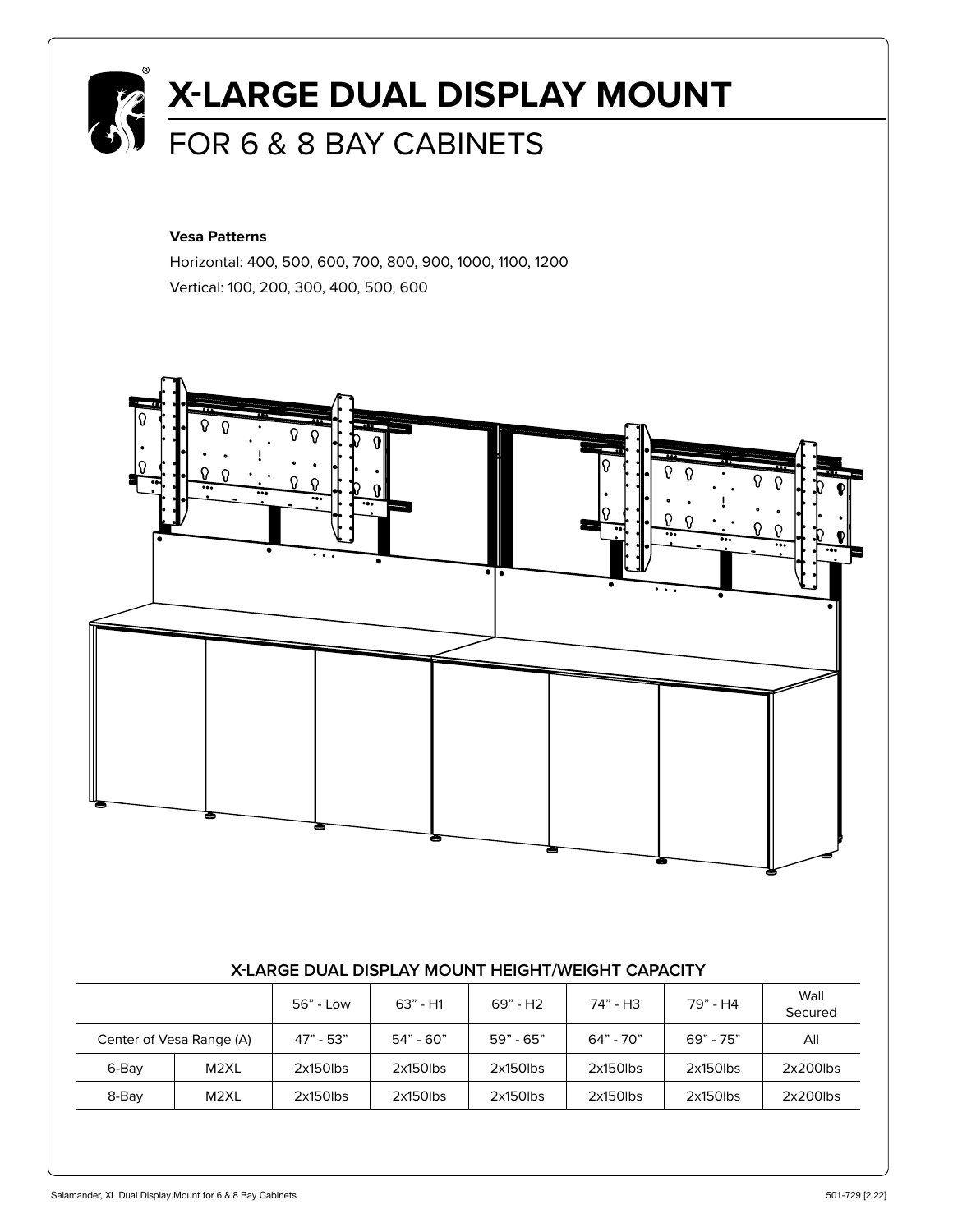# **1. Install Display Interface Brackets**

Fasten the display interface brackets using fasteners (length and size recommended by the display manufacturer).

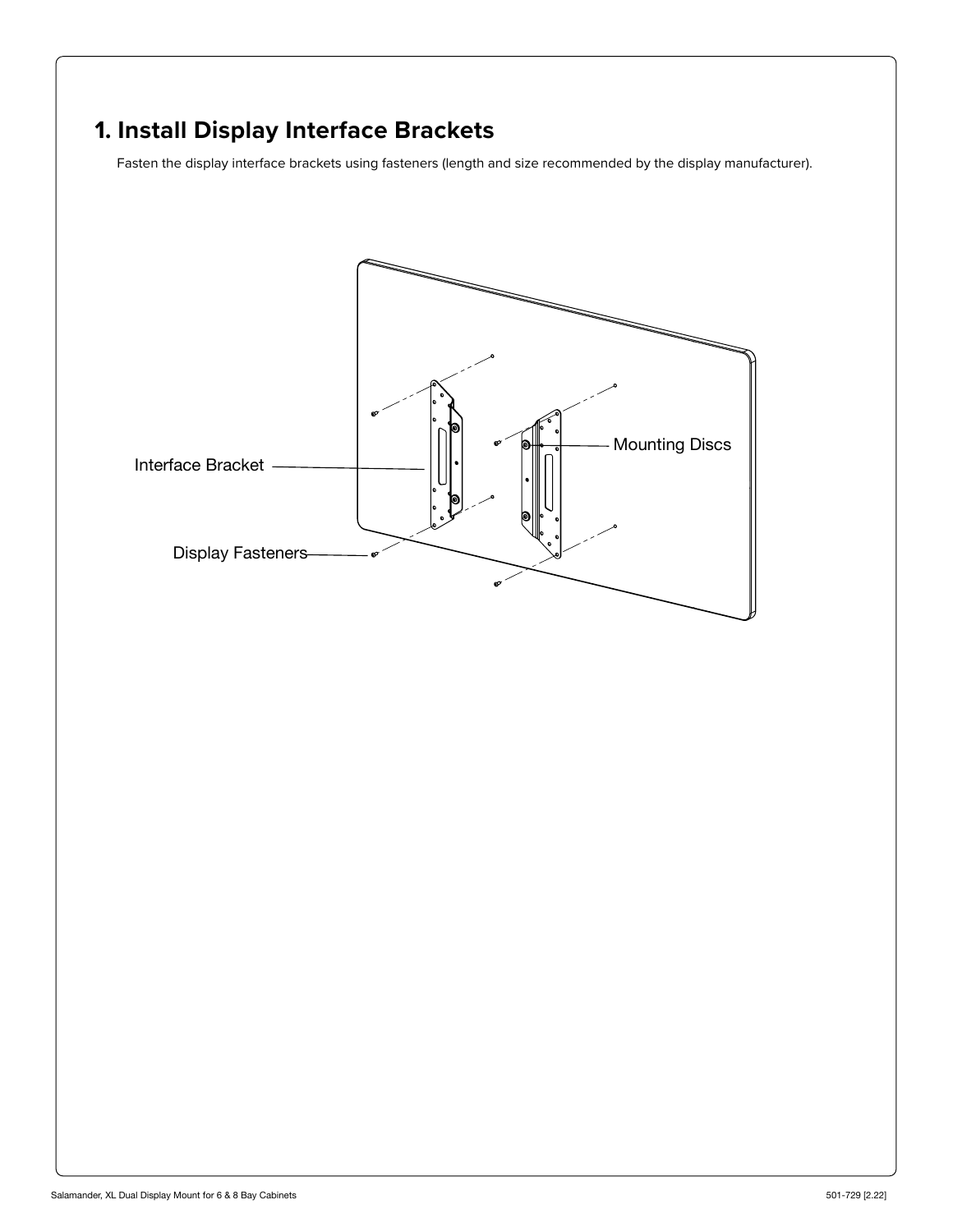**!**

**TIP:** It's best to review Step 2 and 3 before getting started. Width and height adjustments do share some positioning considerations for the horizontal extrusions as well as tightening of mounts in position after Height and Horizontal positioning is complete.

## **2a. Adjust Screen Center Height**

Remove Mount Headers removing the screws (in dashed circles pictured) and loosening (do not remove) the screws and set screws (in dashed rectangles pictured) and slide the two Mount Headers off of the Horizontal Mount Extrusions. Removing Headers by removing the screws (in dashed circles pictures) and loosening (do not remove) the screws (do not remove) the screws (do not remove) the screws (do not remove) the screws (do not remove) the screws (do

Remove and reattach the top Horizontal Mount Extrusion (through bolted) at the desired height. Loosen and slide the bottom horizontal mount extrusion down (bolted to front t-slot). Then measure 11.42 inches between the bottom of the top Horizontal Mount Extrusion and the top of the bottom Horizontal Mount Extrusion and tighten the bottom Horizontal Mount Extrusions. Reattach the Mount headers. Horizontal Mount Extrusions. Reattach the Mount headers.



### **2b. Adjust Tilt**

If necessary, adjust tilt on header by loosening the Button Head Screw and adjusting the Set Screw in all locations. Snug the Button Head Screws but do not over tighten.

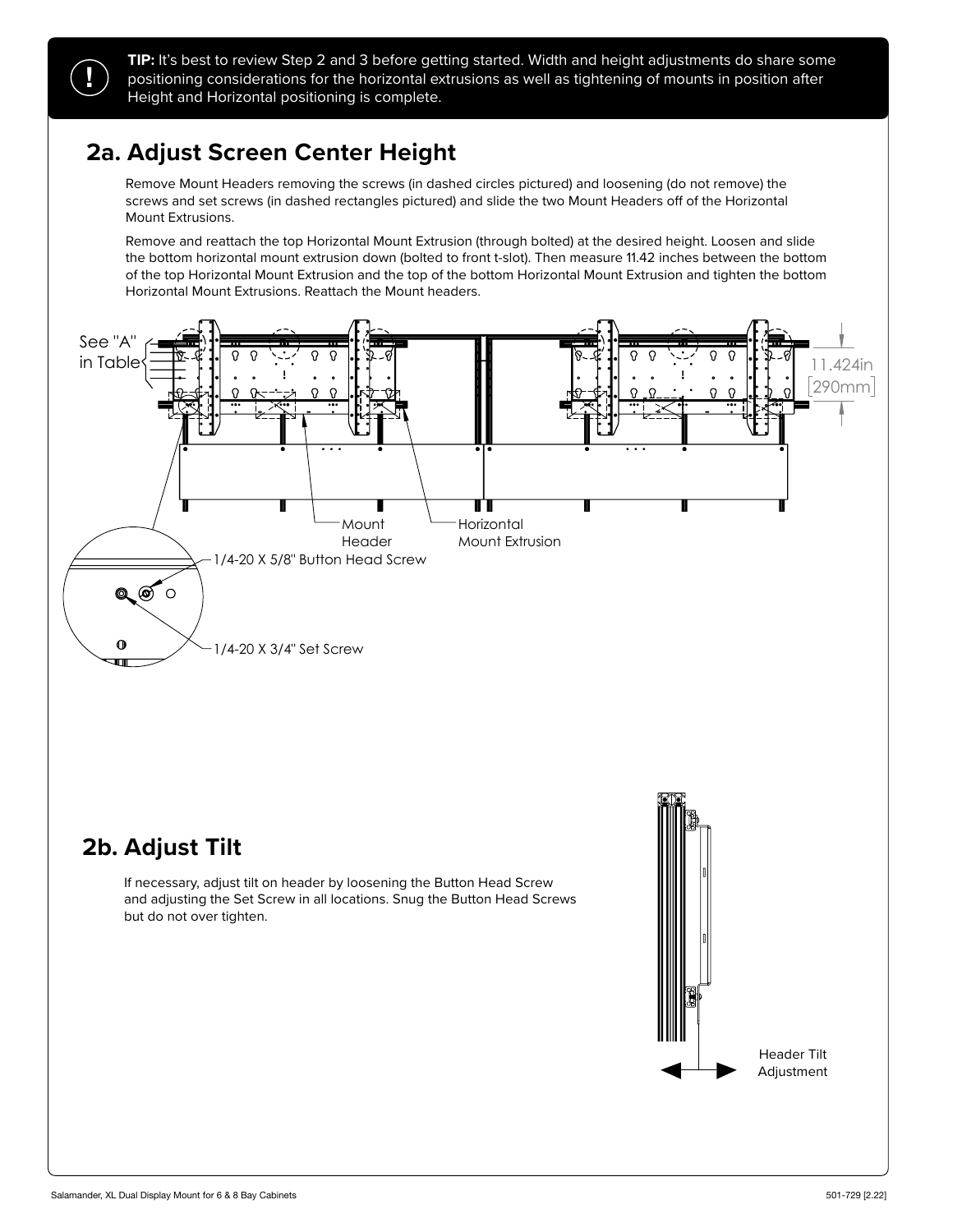## **3. Adjust Horizontal Mount Locations**

Set vertical screen center height before adjusting horizontal. Loosen fasteners (marked in dashed circles). to allow headers to slide (over loosening the fasteners will disconnect the flat nut held in Horizontal Mount Extrusion).

Use tape measure to slot in Mount Headers to determine horizontal mount locations. Set header locations using **Dimension B**, then double check **Dimension A**. Retighten fasteners when desired location is met.

**Dimension A** = 1 TV width + 1/8" for clearance between displays. TV width + .125" (3.175mm) = A

**Dimension B** = A / 2 Measure from the center of the display mount bracket to the center of the cabinet